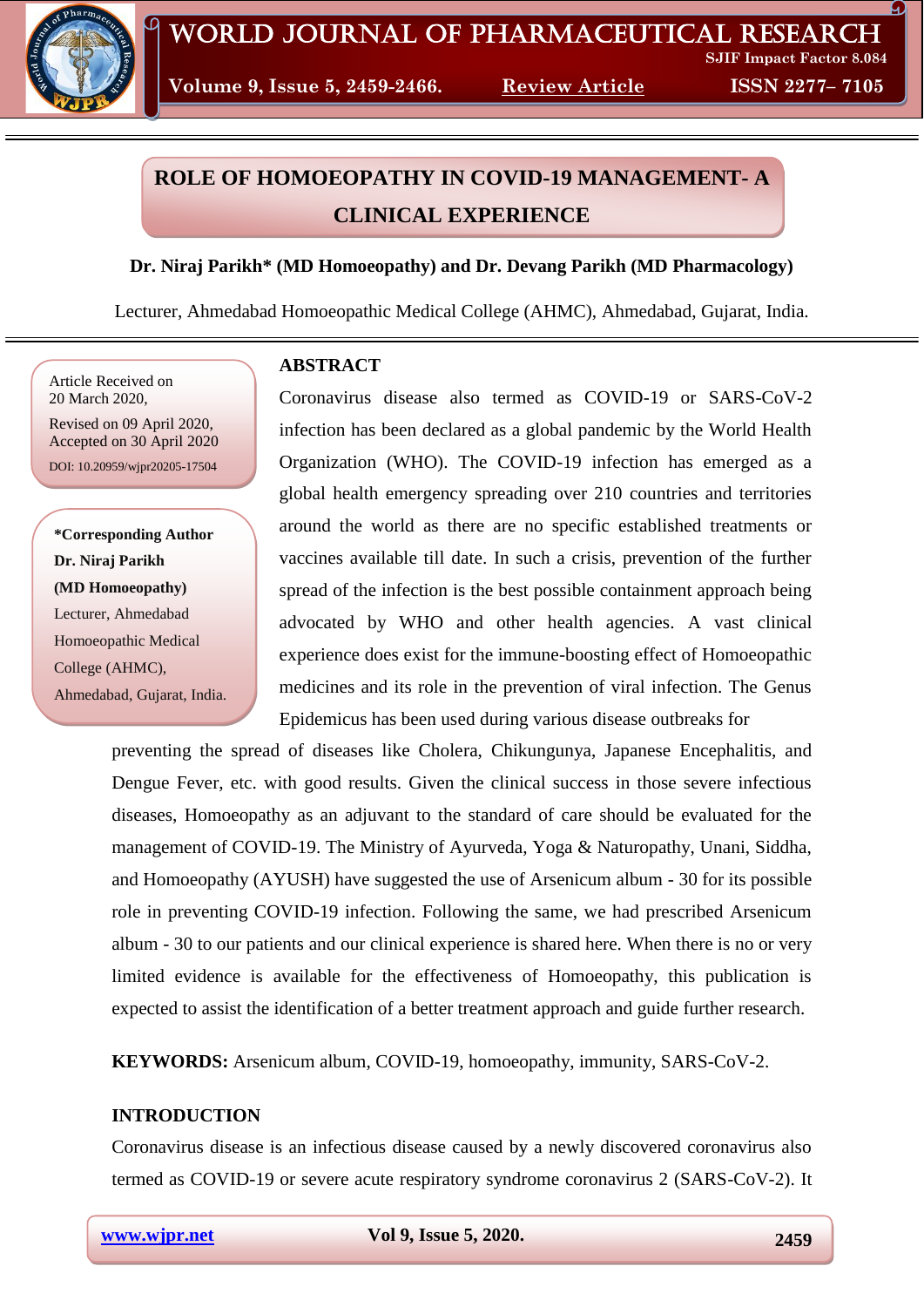has been declared as a global pandemic by the World Health Organization (WHO) on March 11, 2020. The COVID-19 infection has already spread over 210 countries and territories around the world.<sup>[1]</sup> This is a respiratory disease and virus spread primarily through droplets of saliva or discharge from the nose when an infected person coughs or sneezes.<sup>[2]</sup>

#### **CLINICAL PICTURE**

As per the currently available evidence, almost 80% of COVID-19 infected patients will develop mild to moderate symptoms with an incubation period of 1 to 14 days and recover without requiring special treatment. However, it is also observed that many asymptomatic infected patients are present which could either progress to the diseased or act as a carrier. People who have underlying medical conditions and those over 60 years old have a higher risk of developing severe disease and adverse outcomes.<sup>[3]</sup>

Common symptoms of COVID-19 infection include fever, dry cough, and throat pain/itching. The other possible symptoms are body ache, headache, shortness of breath and rarely diarrhea, nausea or a runny nose can also be seen.

Confirmatory diagnosis depends on the laboratory testing for COVID-19 either by confirming virus presence or by analyzing the specific antibodies produced in response to infection. Most of the countries recommend Reverse Transcription Polymerase Chain Reaction (RT-PCR) for initial screening which detects the coronavirus' Ribonucleic acid (RNA). This confirmatory test is used to identify very recent or active infections. The test is done on respiratory samples such as a nasopharyngeal swab or sputum sample. Additionally, specific antibodies detection (serology) is useful both for diagnosis and population surveillance mainly during the later stage of the infection.<sup>[4]</sup>

#### **MANAGEMENT OF COVID-19**

At this time, there are no specific established treatments or vaccines available for COVID-19. However, many ongoing clinical trials are evaluating potential treatments. As the world struggles to respond to the COVID-19 pandemic, WHO's standard recommendations for the public to minimize exposure to and transmission of a range of illnesses. These include personal and respiratory hygiene, use of personal protective equipment, boosting immunity and identification and quarantine of suspected or confirmed cases.<sup>[5]</sup>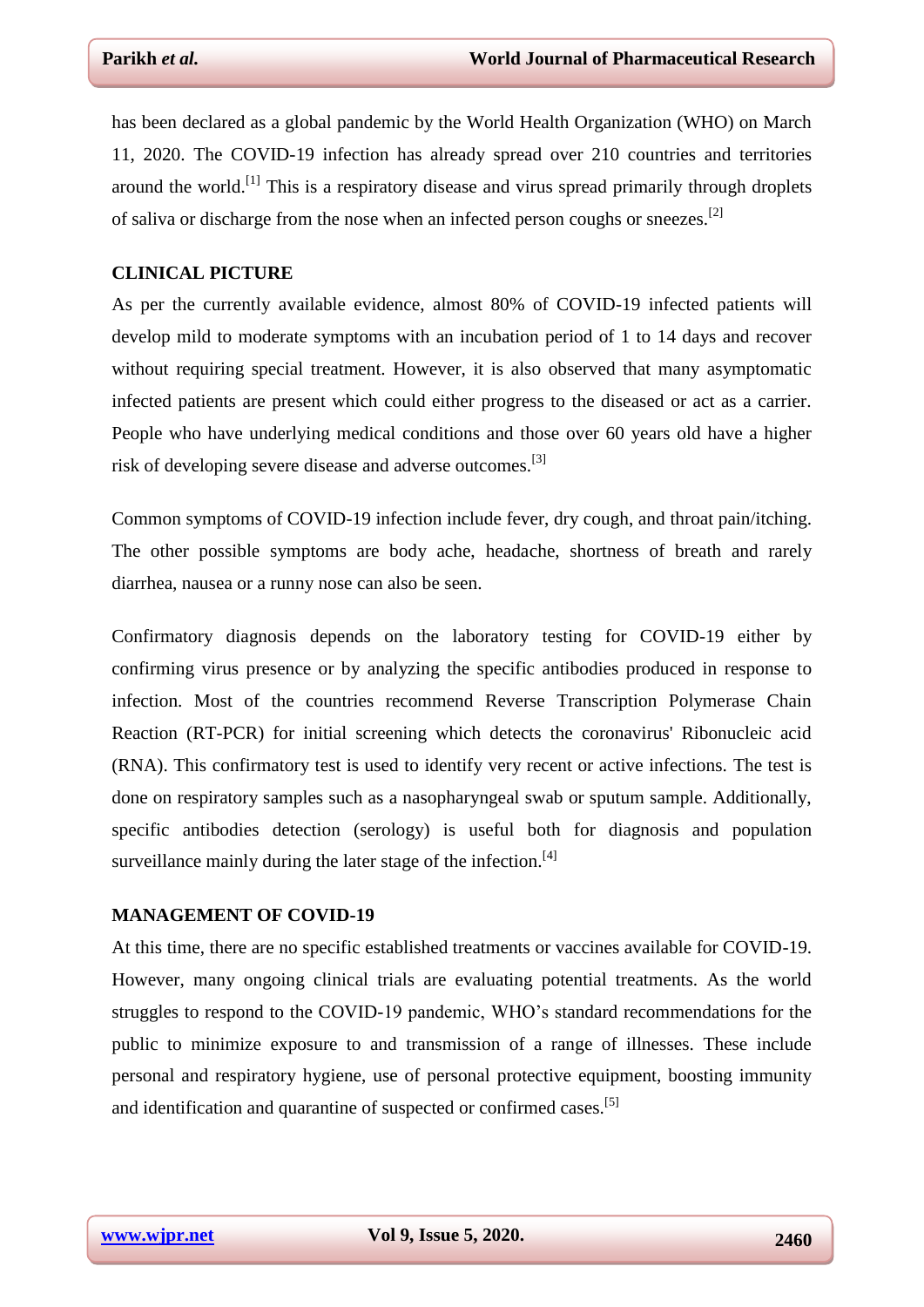During the Ebola outbreak in 2014, the expert group of WHO recommended that "it is ethical to offer unproven interventions with as yet unknown efficacy and adverse effects, as potential treatment or prevention" keeping in view no established treatment or specific vaccine were available.[6]

### **ROLE OF HOMOEOPATHY**

The preventive aspect of Homoeopathy is well known for many ailments including viral infections.[7] Historically, Homoeopathy gained prominence following its usefulness for the management of the epidemics of Cholera, Typhoid, Yellow fever, Diphtheria, Spanish Influenza, leptospirosis, Scarlet fever, etc.<sup>[8]</sup>

This concept of prevention and treatment of epidemic disease was first put forward by Samuel Hahnemann in the Organon of Medicine 5th edition in aphorism 102, "the whole extent of such an epidemic disease and the totality of its symptoms (the knowledge whereof, which is essential for enabling us to choose the most suitable homoeopathic remedy for this array of symptoms, is obtained by a complete survey of the morbid picture)... is ... ascertained from the sufferings of several patients of different constitutions".<sup>[9,10]</sup>

The Genus Epidemicus (GE) is the remedy selected through observation of several cases of epidemic disease and analyzing the symptomatology of those cases for the most indicated medicine.<sup>[11]</sup> It was reported that during the recent past GE had been used during various disease outbreaks for preventing the spreading of diseases like Cholera, Chikungunya, Japanese Encephalitis, and Dengue Fever with good results.<sup>[12]</sup> The detailed description of the benefit of homoeopathy in control of epidemics is given by Isaac Golden in a recent publication.[13]

There is a report that Homeopathy was efficacious during the Spanish flu epidemic of 1918 to 1919, in which at least 20 million people died worldwide. According to Julian Winston, the death rates for patients treated with homeopathy (Genus Epidemicus) were 1 to 2% compared with a 30 to 60% mortality for those treated by conventional treatment.  $[14,15]$ 

In a clinical trial supported by the Central Council for Research in Homoeopathy (CCRH) in patients with Dengue Hemorrhagic fever, add on Homoeopathic treatment has shown early improvement in platelet count and decrease in hospital stay by 2 days.<sup>[16]</sup> Similarly, in Acute Encephalitis Syndrome/Japanese Encephalitis, homeopathy as an adjuvant to the standard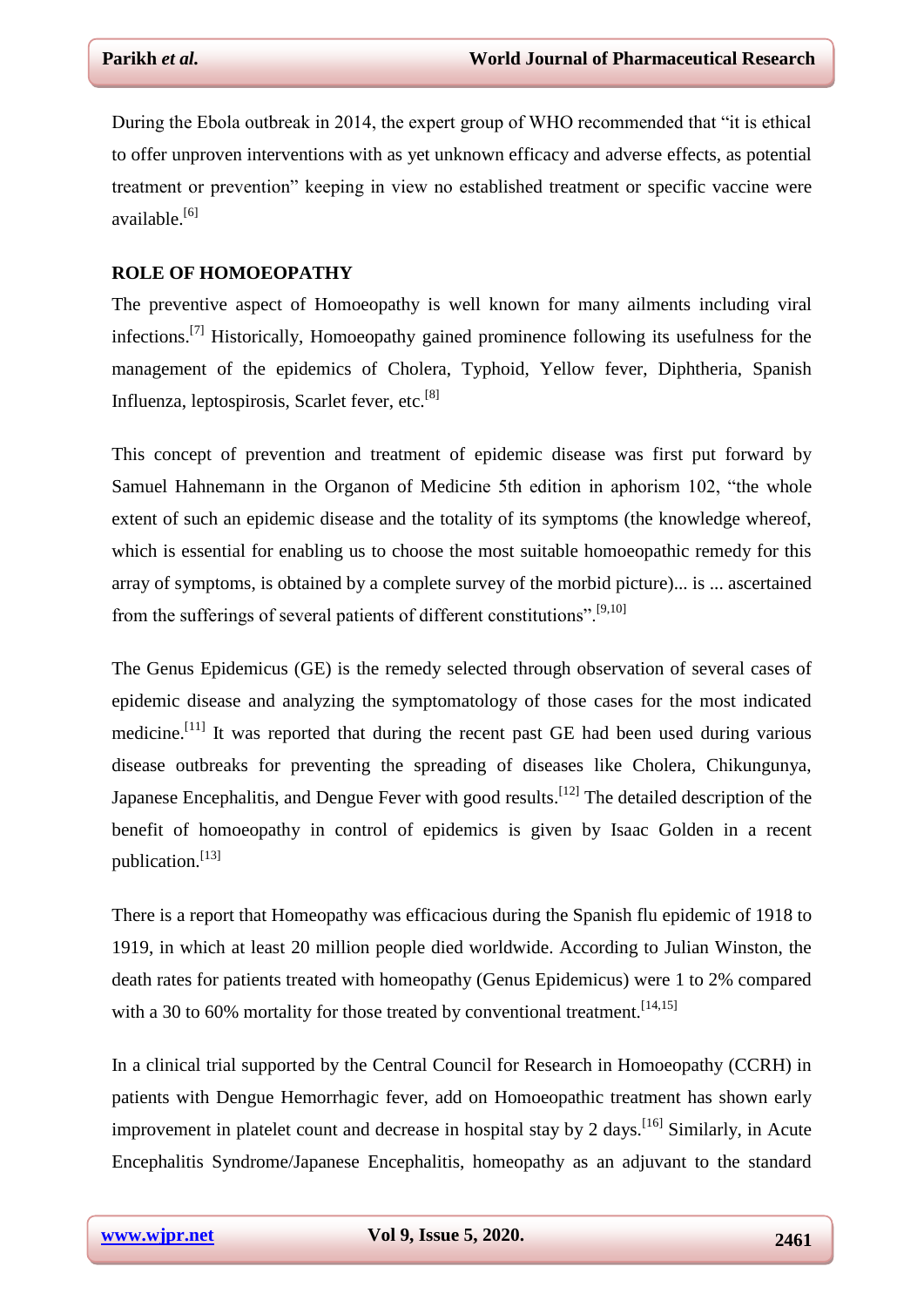management protocol has shown a decrease in the death rate by 15% in comparison to those who received only standard of care.<sup>[17]</sup> In both the studies, adverse effects were not observed.

Considering the clinical success in these severe viral diseases, Homoeopathy as an adjuvant to the standard of care should be explored in the management of COVID-19 patients.

The Health advisory is given by The Ministry of Ayurveda, Yoga & Naturopathy, Unani, Siddha, and Homoeopathy (AYUSH) against coronavirus infection included Homoeopathic medicine Arsenicum album – 30 as a possible preventive measure for flu-like illness such as coronavirus infection.[18] Scientific Advisory Board of CCRH confirmed that the same medicine has been advised for the prevention of Influenza-Like Illness.<sup>[19,20,21]</sup> It is noteworthy that the Arsenic album is a common homoeopathic remedy prescribed in the cases of respiratory infections in day to day practice. Pharmacologically, the Arsenic album as one of the constituents in a formulation has been shown to act upon HT29 cells and human macrophages. Also, it showed an inhibitory effect on NF-κB hyperactivity (reduced expression of reporter gene GFP in transfecting HT29 cells), and inhibition of TNF-α release in macrophages.[22]

Similar to prevention, Homoeopathic medicines used for flu-like symptoms and have a longestablished, traditional usage over many years such as Gelsemium, Arsenicum, Phosphorus, and Bryonia, etc. should also be explored as one of the treatment options for the COVID-19 patients. This shall be applied following the basic principles of Homoeopathy as a holistic therapy in addition to the other standard of care currently advocated for COVID-19 patients.[23]

#### **CLINICAL EXPERIENCE**

Following the announcement from the Ministry of AYUSH, there was significant demand for Arsenicum alb 30 for the prevention of COVID-19. Between January to February 2020, the author (NP) having two decades of clinical experience practicing Homoeopathy has suggested and prescribed Arsenicum alb 30 to more than 100 families counting more than 400 persons not having COVID-19 related symptoms but many of them were already under homoeopathic treatment for chronic diseases like bronchial asthma, hypertension and diabetes mellitus. Table-1 depicts more than 6 weeks follow-up data of Arsenicum alb 30 as a preventive remedy for COVID-19. It was observed that none of the patients or family members have reported COVID-19 related symptoms during the follow-up till  $21<sup>st</sup>$  April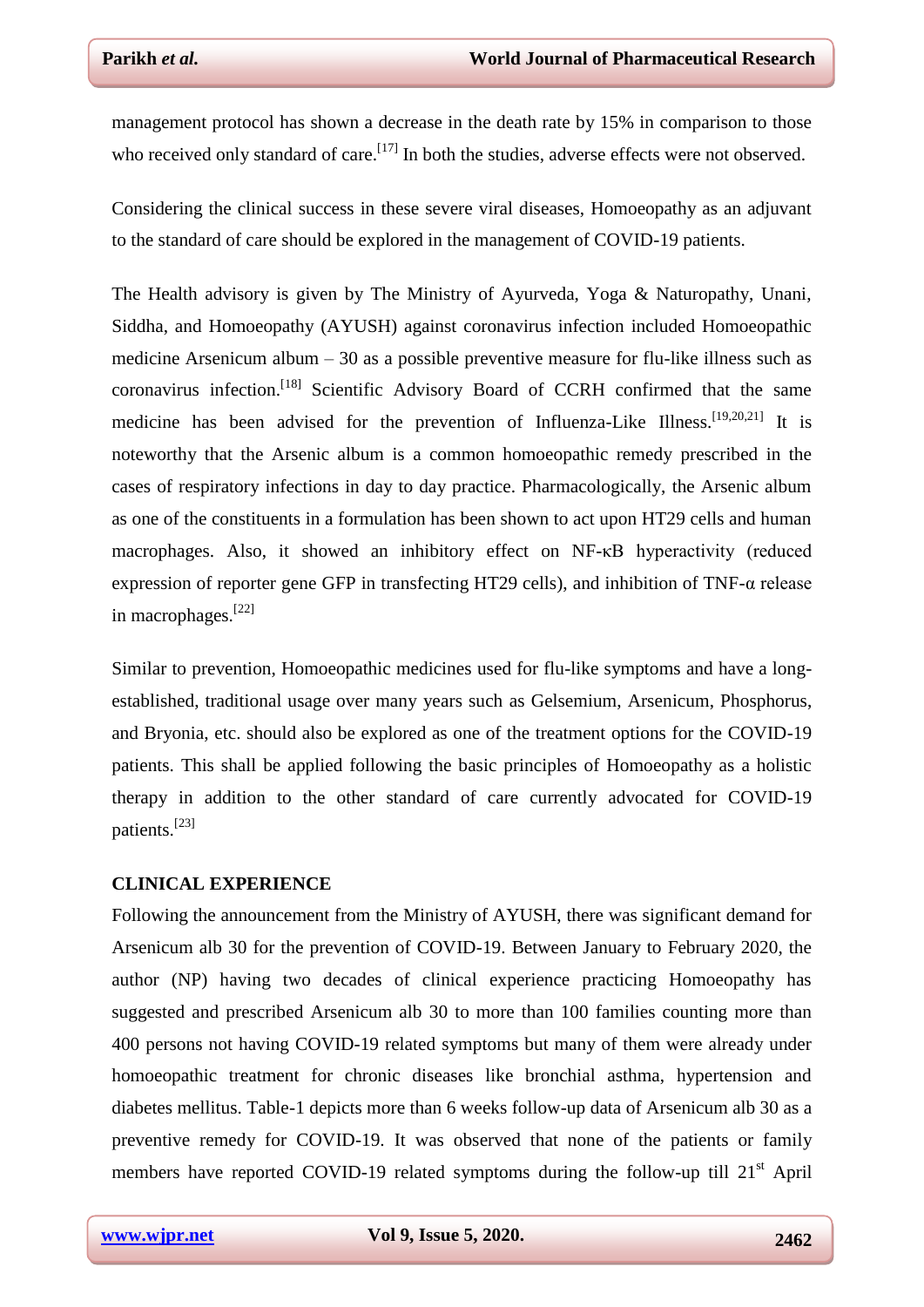2020 nor the name of a single member was found in the published list of COVID-19 positive cases in the relevant area where otherwise more than 1500 COVID-19 positive cases have been reported. Moreover, none of the patients had reported any adverse reaction to the medicine.

| <b>Beneficiaries</b>               | <b>Number</b> | Result till 21 <sup>st</sup> April 2020 |
|------------------------------------|---------------|-----------------------------------------|
| <b>Follow-up</b>                   | 403           | No complains                            |
| Lost to follow-up                  | 17            | Untraceable*                            |
| <b>Total</b>                       | 420           |                                         |
| COVID-19 positive in the same area |               | >1500                                   |

**Table 1: Clinical experience of homoeopathic preventive remedy for COVID-19.**

\* However none of these 17 patient's name have been published in the list of positive cases published by Govt. authority. Hence those also could be considered benefited by preventive Homoeopathic remedy.

#### **DISCUSSION**

The evidence of the effectiveness of homoeopathy for increasing immunity and prevention of viral infections is merely clinical with hundreds of years of experience in hand. Use of Homoeopathy for the treatment of However, evidence of mechanism of action at molecular level is lacking and proper reverse pharmacology studies need to be conducted.

The role of homoeopathic medicines in flu-like diseases is well experienced and a similar effect was also observed in our cohort for COVID-19 infection during the follow-up period ranging from 8-12 weeks.

The best way to prevent COVID-19 infection is via social distancing by avoiding contact transmission. In addition to that good health, personal hygiene and immunity are essential for better protection from the current pandemic of COVID-19, especially when we resume our routine lifestyle.

We do agree that the follow up in the presented clinical experience was unplanned and hence, lack a strategic data collection and analysis. However, we strongly believe that sharing our clinical experience would help fill the knowledge gap and strengthen the confidence of all stakeholders. When no or very limited evidence is available, our research is expected to assist the identification of a better treatment approach and guide further research.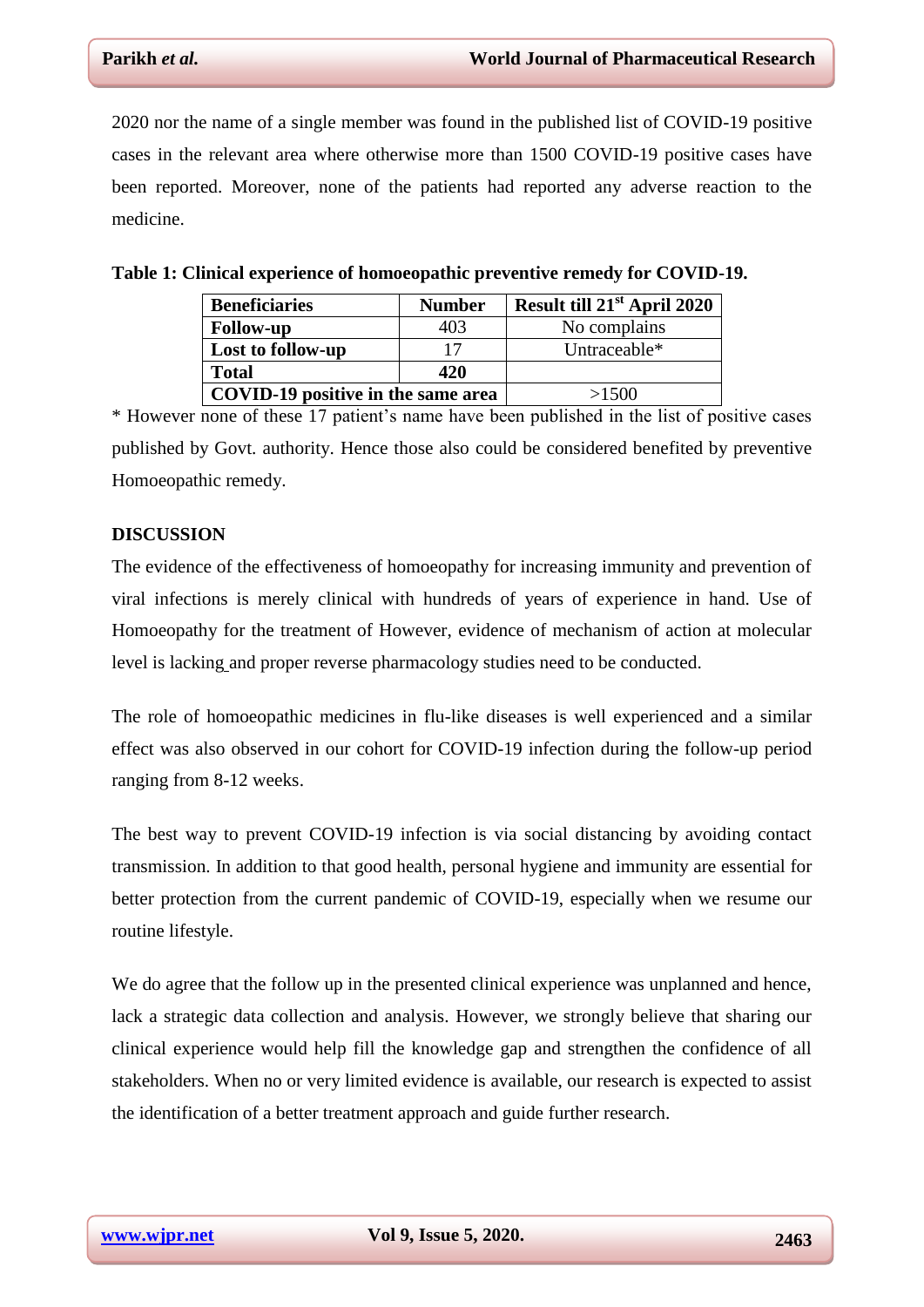#### **CONCLUSION**

With no established conventional specific treatment or vaccine available for COVID-19 infection, experience-based homoeopathy medicine should be considered along with the multidisciplinary treatment approach. Although the use of homeopathy medicine by us showed promising effects in the prevention of COVID-19 infection in clinical settings, control randomized trials need to be conducted to confirm the findings.

**Conflict of interest:** Nil **Funding source:** Nil

#### **Author's contribution**

Dr. Niraj Parikh is MD Homoeopath having more than 20 years of clinical experience, who contributed to gathering data and conceptualizing the manuscript. Dr. Devang Parikh contributed to manuscript writing.

#### **REFERENCES**

- 1. Coronavirus disease (COVID-19) Pandemic: Last accessed on 15<sup>th</sup> April 2020 at: https://www.who.int/emergencies/diseases/novel-coronavirus-2019
- 2. Cucinotta D, Vanelli M. WHO Declares COVID-19 a Pandemic. Acta Biomed, 2020; 91(1): 157–160.
- 3. Cascella M, Rajnik M, Cuomo A, et al. Features, Evaluation and Treatment Coronavirus (COVID-19) [Updated 2020 Mar 20]. In: StatPearls [Internet]. Treasure Island (FL): StatPearls Publishing; 2020. Available from: https://www.ncbi.nlm.nih.gov/books/ NBK554776/
- 4. Coronavirus Disease 2019 (COVID-19): Testing for COVID-19. Centers for Disease Control and Prevention. [Updated 2020 April 13]. Available at: <https://www.cdc.gov/coronavirus/> 2019-ncov/symptoms-testing/testing.html
- 5. World Health Organization. Novel Coronavirus (2019-nCoV) advice for the public. Accessed on  $10^{th}$  April 2020 at: https://www.who.int/emergencies/diseases/novelcoronavirus-2019/advice-for-public.
- 6. World Health Organization. Ethical considerations for use of unregistered interventions for Ebola virus disease  $(EVD)$  Last accessed on  $11<sup>th</sup>$  March 2020 at: https://www.who.int/mediacentre/news/statements/2014/ebola-ethical-reviewsummary/en/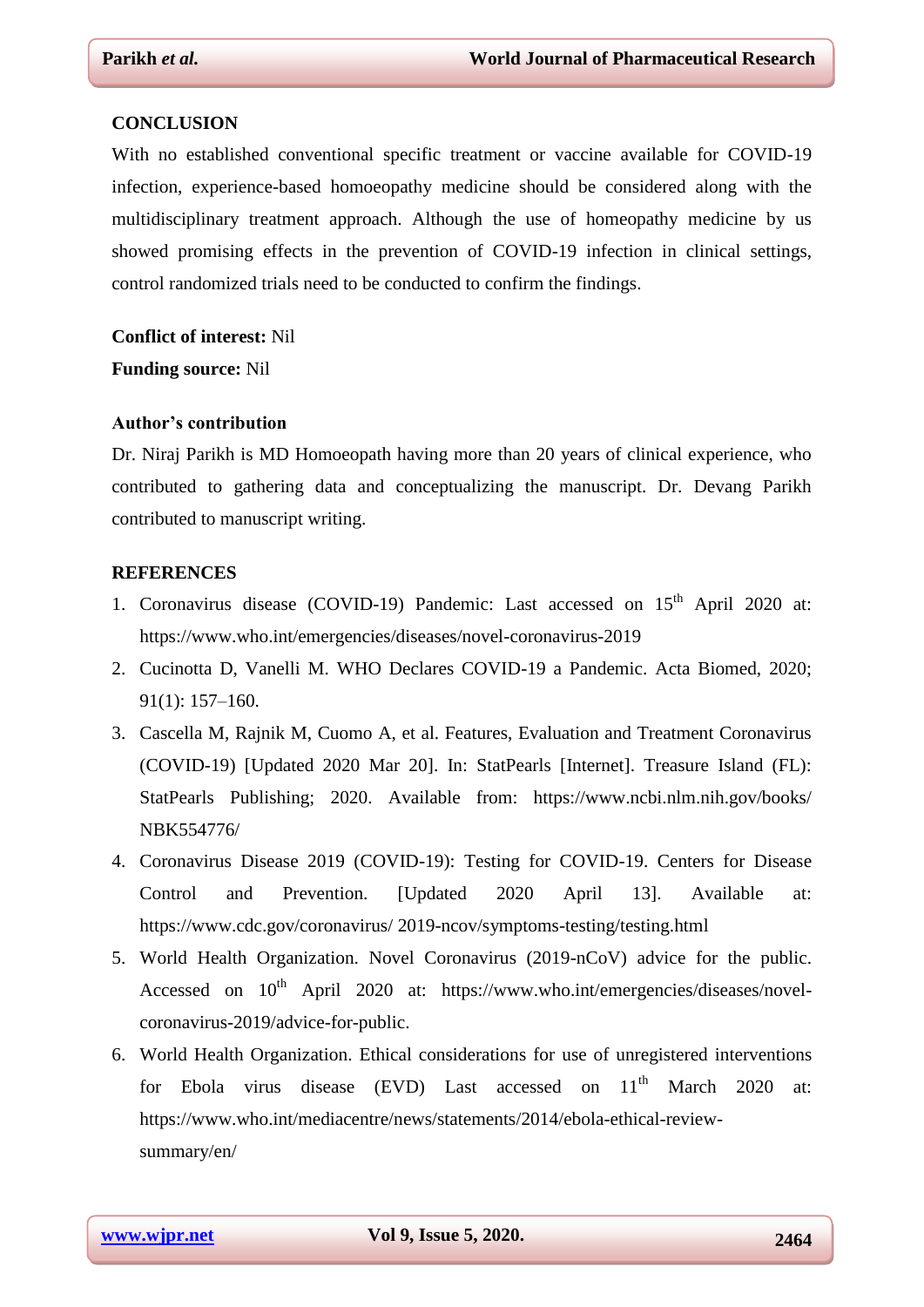- 7. Homoeopathic Perspectives in COVID-19 Coronavirus Infection- Fact Sheet. Central Council for Research in Homoeopathy. Ministry of AYUSH, Government of India. 2020. Last accessed on  $15<sup>th</sup>$  April 2020 at: https://www.ccrhindia.nic.in/showimg.aspx?ID=15677
- 8. Jacobs J. Homeopathic Prevention and Management of Epidemic Diseases. Homeopathy, 2018; 107(3): 157-160.
- 9. Hahnemann S. Organon of Medicine. Aphorism 102. 5th ed. New Delhi: B Jain Publishers, 2004.
- 10. Harilal KN, Thyagaraj AP, Thomas MV, Suresh AT. Development of Homoeopathic Genus Epidemicus for Secondary Level Prevention of Dengue Virus Infection at Kannur, Kerala. Last accessed on  $15<sup>th</sup>$  April 2020 at: https://www.researchgate.net/publication/326742719.
- 11. Teixeira MZ. Homeopathy: a preventive approach to medicine? Int J High Dilution Res., 2009; 8(29): 155-172.
- 12. Rapid Action Epidemic Control Cell Homoeopathy (RAECH), Kerala. Last accessed on 15<sup>th</sup> April 2020 at from: http://www.homoeopathy.kerala.gov.in/index.php/servcies/raech
- 13. Golden I. Large Scale Homœoprophylaxis: Results of Brief and Long-Term Interventions. AJHM 112-1 Spring, 2019; 31.
- 14. Winston J. The Faces of Homoeopathy. Wellington, New Zealand: Great Auk Publishing, 1999.
- 15. Dewey WA. Homeopathy in Influenza—A chorus of fifty in harmony. Journal of the American Institute of Homeopathy, 1920-21; 13: 1038-1043.
- 16. Nayak D, Chadha V, Jain S, Nim P, Sachdeva J, Sachdeva G et al. Effect of Adjuvant Homeopathy with Usual Care in Management of Thrombocytopenia Due to Dengue: A Comparative Cohort Study. Homeopathy, 2019; 108(3): 150-157.
- 17. Oberai P, Varanasi R, Padmanabhan M, Upadhyaya A, Singh S, Singh SP. Effectiveness of Homeopathic Medicines as Addon to Institutional Management Protocol for Acute Encephalitis Syndrome in Children: An Open-Label Randomized PlaceboControlled Trial. Homeopathy, Aug, 2018; 107(3): 161-171.
- 18. Press Information Bureau, Government of India. Advisory for Corona virus. Last accessed on 12<sup>th</sup> April 2020 at: https://pib.gov.in/pressreleasepage.aspx?prid=1600895.
- 19. Mathie RT, Baitson ES, Frye J, Nayak C, Manchanda RK, Fisher P. Homeopathic treatment of patients with influenza-like illness during the 2009 A/H1N1 influenza pandemic in India. Homeopathy, 2013; 102: 187-192.